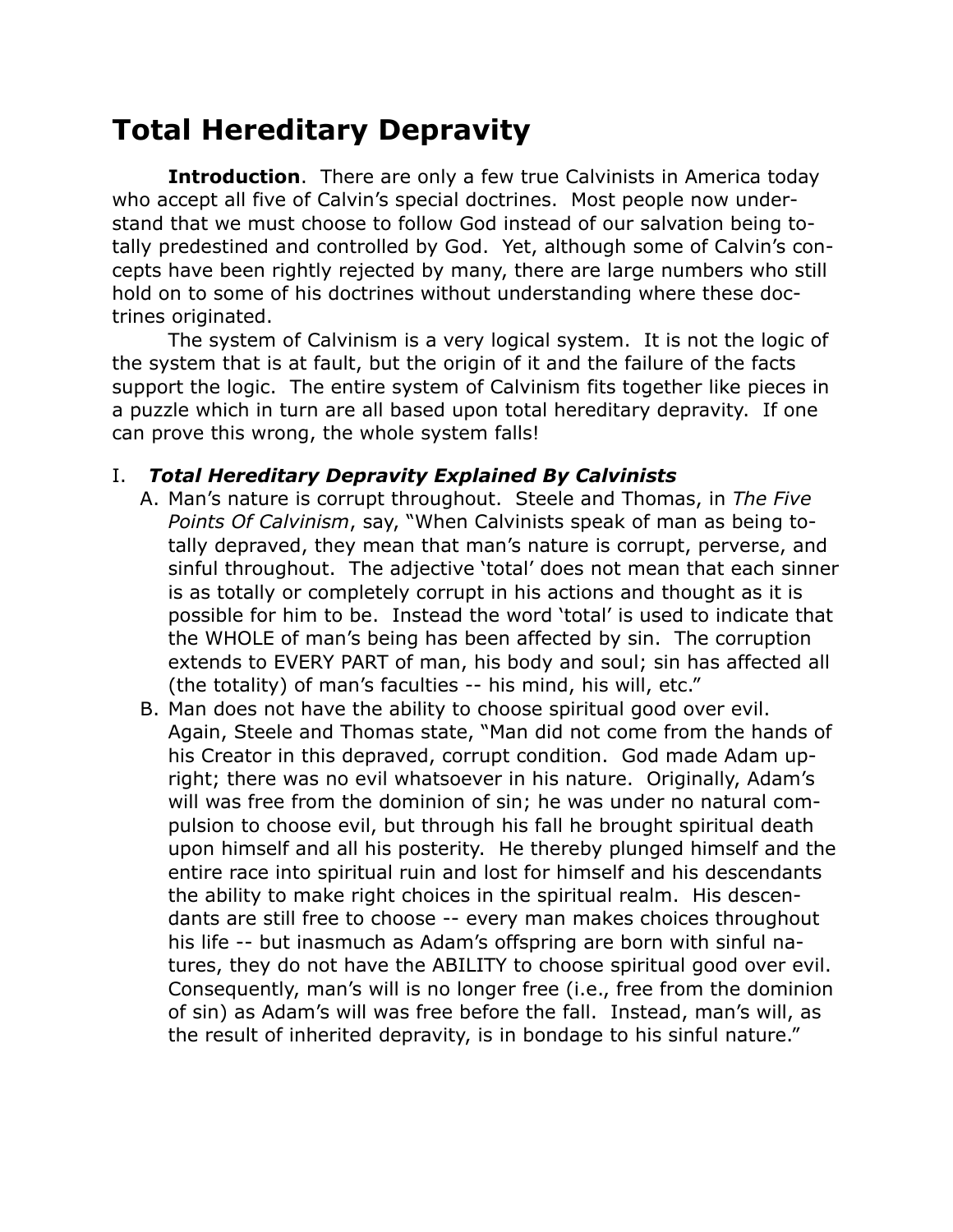#### II. *Results Of Total Hereditary Depravity*

- A. Men would have come to know God naturally without any extraordinary means of conveying the knowledge of Him to their hearts.
	- 1. According to Calvin, if Adam had not sinned, then all men would have come to the full knowledge of God in a natural manner. The awareness of God planted in man would have responded to the manifestation of God in nature.
	- 2. "I speak only of that simple and primitive knowledge, to which the mere course of nature would have conducted us, had Adam stood upright" (*Institutes*, vol. 1, p. 40). "Hence would arise both confidence in Him, and a desire of cleaving to Him, did not the depravity of the human mind lead it away from the proper course of investigation" (p. 41).
- B. Now it is necessary that the Spirit penetrate our hearts to convince us of God's will.
	- 1. "Our conviction of the truth of Scripture must be derived from a higher source than human conjectures, judgments, or reasons; namely, the secret testimony of the Spirit" (*Institutes*, vol. 1, p. 71).
	- 2. Calvin also says that though the evidence that the scripture is inspired, "Still, however, it is preposterous to attempt, by discussion, to rear up a full faith in scripture" (p. 71). "The same Spirit, therefore, who spoke by the mouth of the prophets must penetrate our hearts, in order to convince us that they faithfully delivered the message with which they were divinely intrusted" (p. 72). "This singular privilege God bestows on His elect only, whom he separates from the rest of mankind" (p. 73).
- C. Many infants are lost in hell.
	- 1. This is probably the most unpopular doctrine of Calvinism. In our day, it would be regarded as anathema by most people. The doctrine is so unpopular that in 1910 the Methodist Church rejected it.
	- 2. In Calvin's day, the doctrine of Original Sin was widely believed, both in the Catholic Church and among Protestants. Let us show how this result may be fairly drawn from Calvin's teachings.
		- a) All of the non-elect are born into the world, just as are the elect. Some of the non-elect die as infants. Therefore they are in hell, because they are reprobates. According to Calvin, therefore, it is as Jonathan Edwards used to preach: "There are babes in hell not a span long." Note this statement by Calvin: "Moreover, infants who are to be saved (and that some are saved at this age is certain) must, without question, be previously regenerated by the Lord" (*Institutes*, vol. 2, p. 541). Calvin refers to infants who are to be saved. Clearly his statement implies that some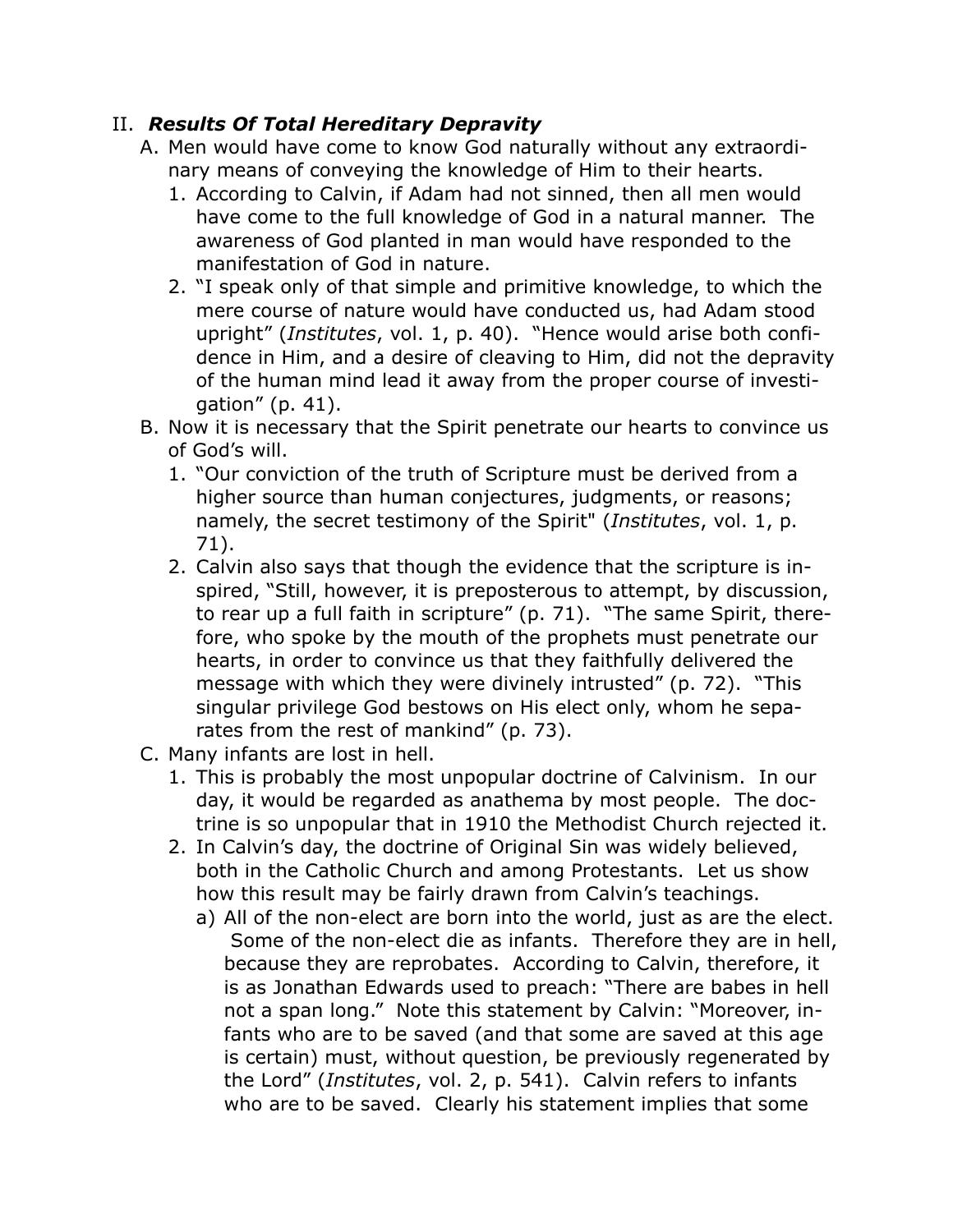infants are not to be saved. Also his words, "some are saved at this age," implies that some are not. That infants are in hell is a necessary inference from Calvin's teachings.

- b) The practice of sprinkling children is a direct result of the doctrine of Original Sin, first in the Catholic Church and then in the Reformed Church. Calvin argues extensively for the practice. He seems to teach that children who are baptized are thereby indicated to be of the elect. "The objection [that infants are incapable of penitence and faith] is easily disposed of by the fact, that children are baptized for future repentance and faith" (p. 543). Infant baptism is a sign of regeneration. Calvin says, "If those on whom the Lord has bestowed His election, after receiving the sign of regeneration, depart this life before they become adults, He, by the incomprehensible energy of His Spirit, renews them in the way which He alone sees to be expedient" (p. 543).
- c) Do you suppose that any infants that were sprinkled grew up to forsake the Lord and the church? Who would like to guess how many did this? What impact would this fact have on the idea that infant baptism is a sign of regeneration, and that it would be an indication of election?

## III. *Proof Texts Examined*

- A. The sin of Adam (Romans 5:12-19).
	- 1. Paul is discussing the fact of how sin entered into the world. Nothing in the text suggests the doctrine of total depravity.
	- 2. By one man, Adam, sin entered the world and death by sin. So death passed on all men on the ground that all sinned. Through one act of righteousness, free gift came unto all men.
	- 3. The contrast is not identical: They differ in power, one to kill death; one to make alive -- grace. They differ in causes, one offense -- condemnation to all -- death; grace for all offenses - righteousness -- eternal life. They differ in character, Adam's sin, death reigns as a cruel tyrant; while grace and justification by faith reigns through Jesus.
	- 4. Men are not constituted righteous in Christ without some act of obedience on their part; men are not constituted sinners in Adam without some actual transgression on their part. If this passage teaches universal depravity, then it teaches universal salvation.
- B. "For there is not a just man upon earth, that doeth good, and sinneth not" (Ecclesiastes 7:20).
	- 1. This refers to a just man, not to a totally depraved baby.
	- 2. No one lives above sin (1 John 1:8).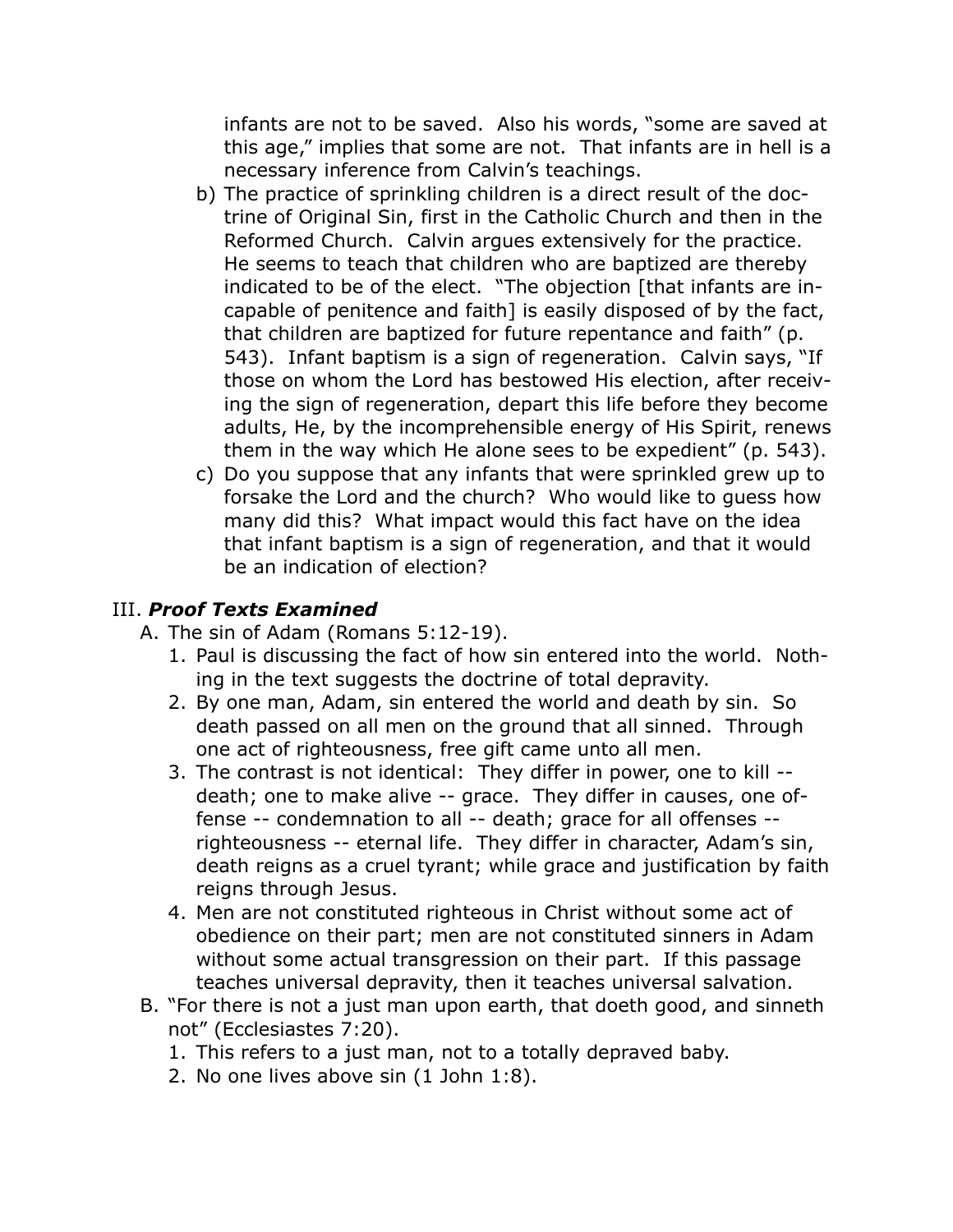- 3. God made man upright but they have sought out many devices (Ecclesiastes 7:29).
- C. "Who can bring a clean thing out of an unclean? not one" (Job 14:4).
	- 1. Job is arguing that surely man cannot be expected to live perfectly. All men are unclean because of sin before God. How could perfection be expected from such?
	- 2. We must remember that in any case such as this, any obscure verse must be interpreted in the light of plain passages such as Ezekiel 18:20.
- D. "The wicked are estranged from the womb: they go astray as soon as they be born, speaking lies" (Psalm 58:3).
	- 1. Estranged from womb is a hyperbole to show that men begin to sin early (Psalm 22:10; 7:16).
	- 2. They go astray, they are not born so. Speaking lies is impossible for infants. If babes, then infant damnation (Revelation 21:8).
- E. "And wast called a transgressor from the womb" (Isaiah 48:8).
	- 1. Rebellion involves voluntary act; not inherited depravity.
	- 2. This refers to Israel as a nation; her origin was compared to a birth. This verse means that from her earliest existence, Israel was disobedient to God.
- F. "The imagination of man's heart is evil from his youth" (Genesis 8:21).
	- 1. Again, this is from his youth; it is not stated that he was born that way.
	- 2. Goliath was a man of war from his youth; does not mean he was born fighting (1 Samuel 17:33).
	- 3. Rejoice with the wife of your youth (Proverbs 5:18).
- G. "Behold, I was shapen in iniquity; and in sin did my mother conceive me" (Psalm 51:5).
	- 1. His mother was in sin, not David.
	- 2. If he were brought forth in a garden and conceived in a pumpkin patch, would he be a pumpkin?
	- 3. Jesus was born in a stable; laid in a manger, but He was not a colt or a bale of hay.
	- 4. Jesus was born of woman (Galatians 4:4). Was He totally depraved?
	- 5. What David referred to was the environment in which he was conceived and born. It is a world of lust and evil influences. He did not prove immune to its allure.
- H. "The rod and reproof give wisdom: but a child left to himself bringeth his mother to shame" (Proverbs 29:15).
	- 1. This is true. However, the text does not say, "Child does so because he is born totally depraved."
	- 2. Such a child would already be a shame to his mother.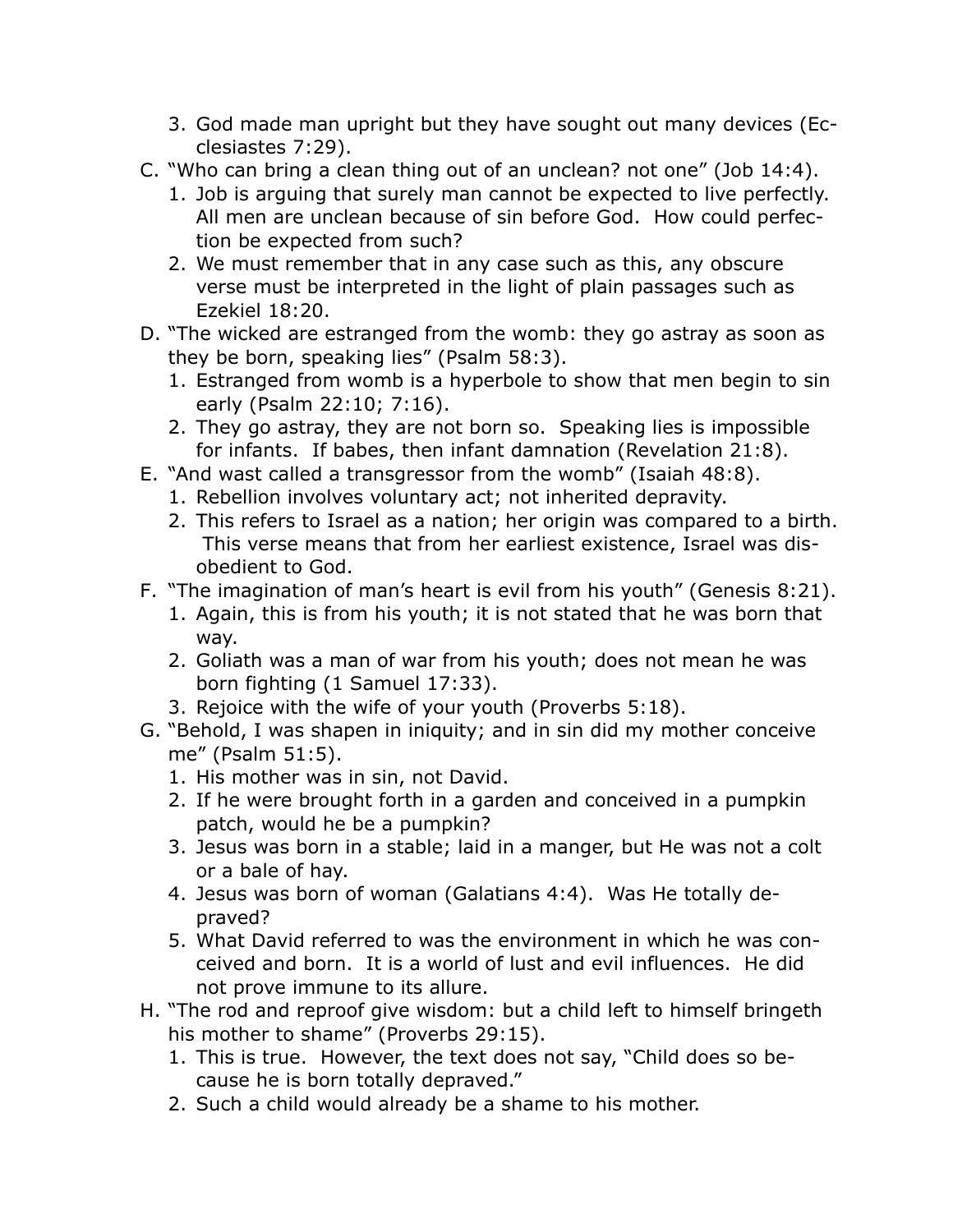- I. "... visiting the iniquity of the fathers upon the children ..." (Exodus 20:5).
	- 1. Children suffer the consequences of the father's sin but not the guilt (Ezekiel 18:20).
- J. "... by nature children of wrath ..." (Ephesians 2:3).
	- 1. Notice the statement, "ye walked." in vs. 2. Children are not born walking!
	- 2. Nature is defined as, "a mode of feeling and acting which by long habit has become nature" (Thayer).
- K. "There is none righteous, no, not one ..." (Romans 3:9-20).
	- 1. All have gone, not born, out of the way (vs. 12).
	- 2. They are become, not born, but unprofitable (vs. 12).
	- 3. They are changed by the gospel, which is the righteousness of God (vss. 21, 26; Romans 1:16-17).
	- 4. Notice the context. Not a single one of these descriptions fits a newborn infant, but all of these are applicable to adults who have turned from God and gone into sin.

### IV. *Other Arguments To Consider*

- A. The principle objection to the doctrine of total hereditary depravity is that the Bible teaches that neither guilt nor righteousness is transferred from someone else (Ezekiel 18:1-32). Neither is Adam's sin transferred to us, nor is Christ's righteousness transferred to us.
- B. The Bible teaches that sin and death come because of transgression (Romans 3:23).
- C. Jesus said, "Verily I say unto you, Except ye be converted, and become as little children, ye shall not enter into the kingdom of heaven" (Matthew 18:3; 19:14). If children have a depraved nature this would make Jesus teach that one must become totally depraved to enter the kingdom!
- D. Christ took on human nature in its completeness (Hebrews 2:16-17). Was He depraved? Calvin says, "We do not hold Christ to be free from all taint, merely because He was born of a woman unconnected with a man, but because He was sanctified by the Spirit, so that the generation was pure and spotless, such as it would have been before Adam's fall" (*Institutes*, vol. 1, p. 414). "He was conceived by the Holy Spirit, that, completely pervaded with His holiness in the flesh which He had assumed, He might transfuse it into us" (vol. 2, p. 541).
- E. Faith comes by hearing, and hearing by the word of God (Romans 10:17).
- F. The gospel is predicated on the fact that it can be preached, that men may hear it, be pricked in their hearts, and obey it (Romans 1:16; Matthew 28:19-20; Mark 16:15-16; Acts 2:38).